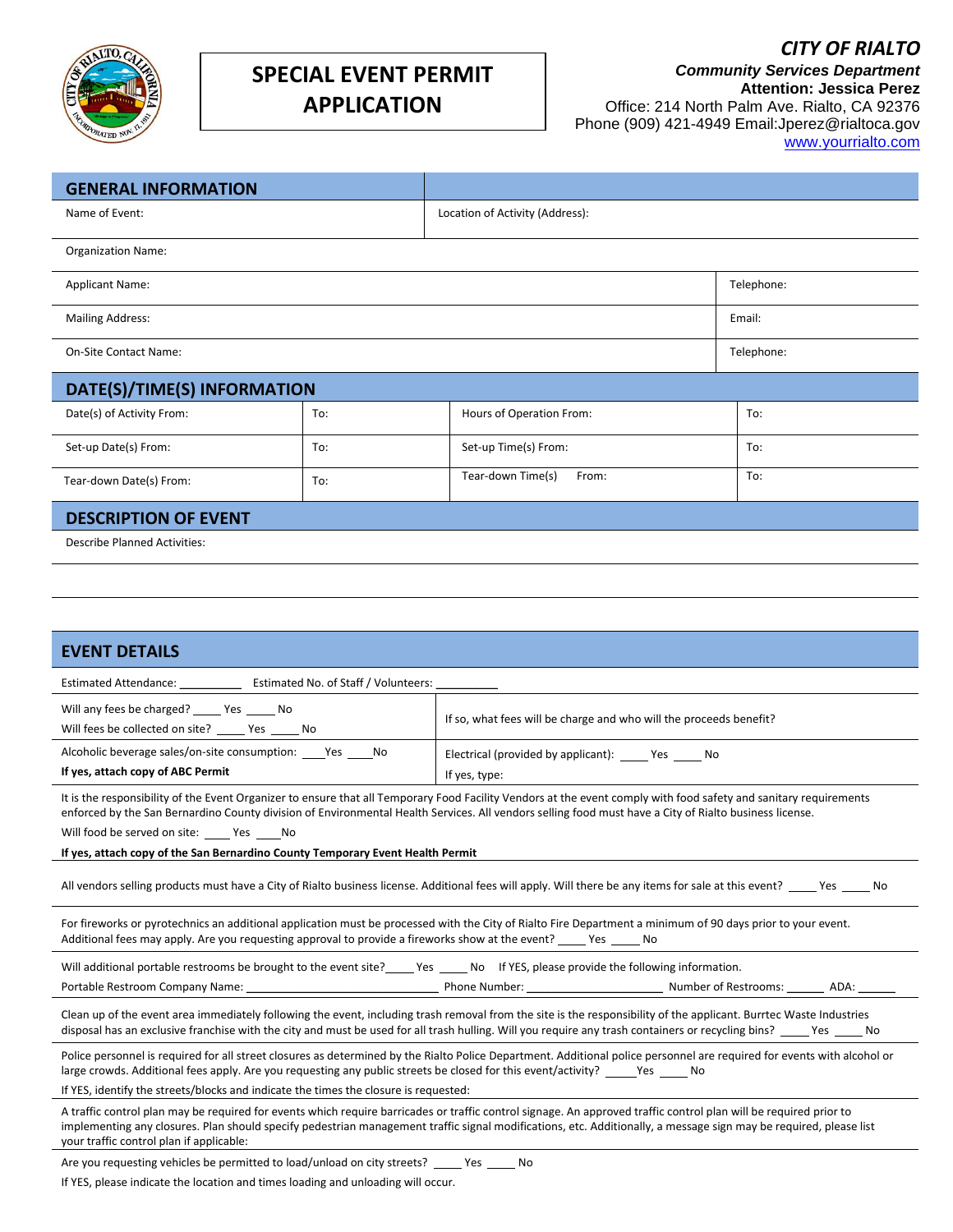#### **IN THE SPACE PROVIDED BELOW PLEASE DESCRIBE THE PROPOSED ROUTE FOR PARADES, RUNS, WALKS, ETC. A DETAILED MAP OF THE EVENT SITE OR ROUTE MUST BE INCLUDED WITH THIS APPLICATION IF TRAFFIC CONTROL OR PARKING ARE SIGNIFICANT ISSUES.**

## **EVENT SITE OR ROUTE MAP**

A map of the event site is required, please draw your map in the space provided below or attach your map to the application upon submittal. Site Plan- should include; north arrow and drawing to scale, dimensions and shape of the lot, location and name of abutting streets and alleys, location of nearest off-site structures on the site, placement/locations of tents/canopies, identification of the use(s) within tents/canopies, interior seating plan within tents and method of seating, location, composition and height of all existing and proposed walls and/or fences, location of driveways showing all pints of ingress/egress to the site and event, parking layout showing accessible parking spaces and path of travel from the public right-of-way to the proposed event, location on site landscaping if existing, location of restroom facilities, any equipment, storage, generator, any other materials associated with the event, location of refuse enclosures, and placement/location of temporary signage.

*I declare, under penalty of perjury, that the information on this application is true and correct to the best of my knowledge. I further understand that knowingly providing any false information is cause for the immediate denial of a Special Event Permit or its suspension/revocation if one has been issued. I hereby state that I am aware that it is my responsibility to attempt to maintain order at said event and will provide such personnel as may be required and approved by the City.*

**Signature of Applicant:**  $\qquad \qquad$  Date Signed: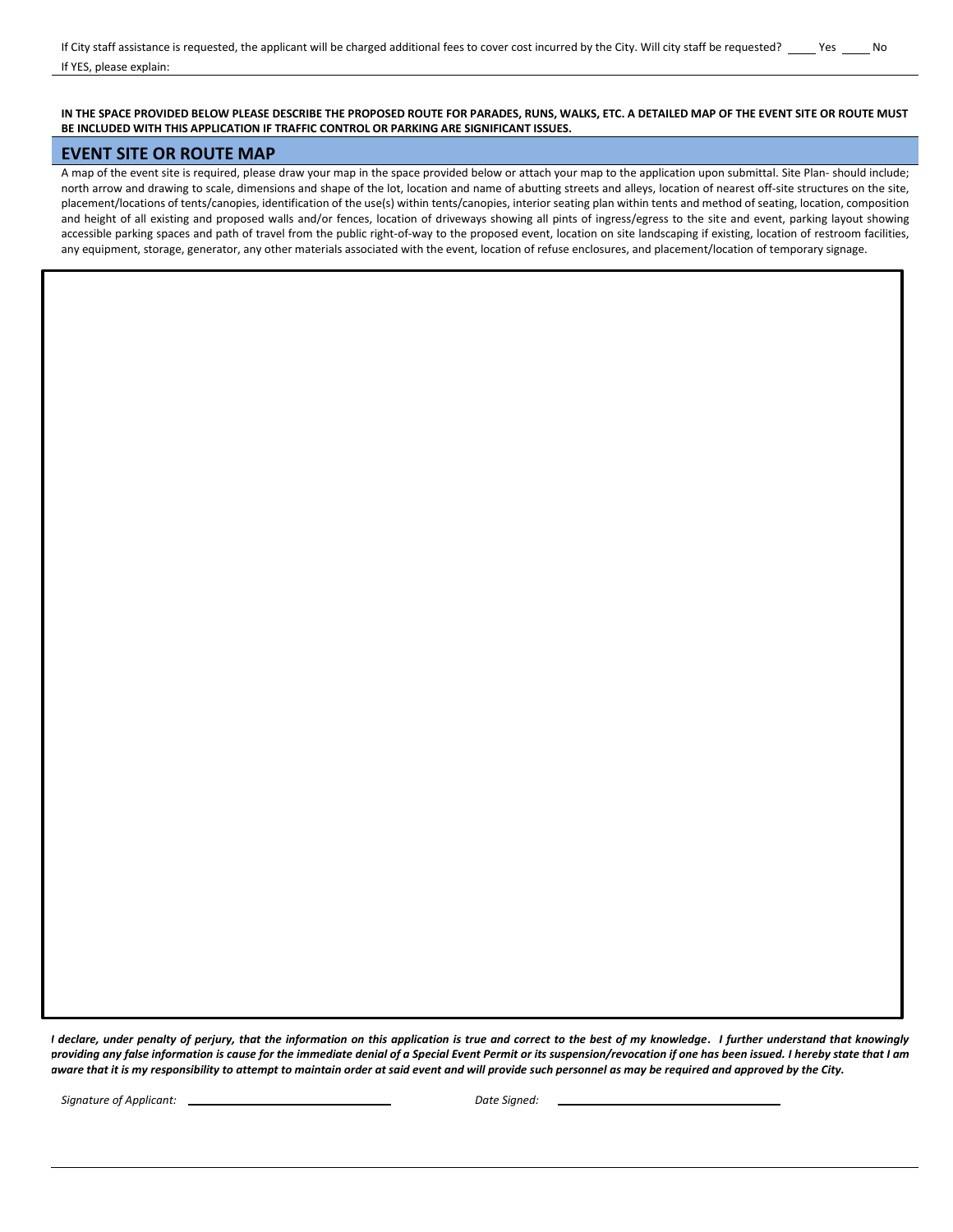## **PROPERTY OWNER AUTHORIZATION (for non-City facilities only)**

**Property Owner Agent (A letter of authorization is required to be submitted along with signature below)**

| Name (Please Print):    | Title: |
|-------------------------|--------|
| <b>Mailing Address:</b> | Phone: |

## Signature Authorizing this Application: Date: Date: Date: Date: Date: Date: Date: Date: Date: Date: Date: Date: Date: Date: Date: Date: Date: Date: Date: Date: Date: Date: Date: Date: Date: Date: Date: Date: Date: Date: Da

### **SUMMARY OF REGULATIONS FOR SPECIAL EVENT PERMITS**

## **GENERAL INFORMATION:**

No person or entity shall operate, maintain, conduct, advertise, or provide admission for any temporary special event within the City of Rialto without possessing a permit for each such temporary special event. Applications must be submitted at least 90 days prior to the event date and at least 120 days prior for those seeking a street closure or requesting alcohol, to insure proper processing and scheduling. All special event costs will be the responsibility of the applicant/requesting organization.

## **SUBMITTAL REQUIREMENTS CHECKLIST:**

❑ Site Plan

❑ Obtain City of Rialto Business License at least 30 days prior to the event, if applicable

❑ Copy of Facility Reservation application/Authorization Letter, if applicable

❑ Copy of County Health Permit at least 2 weeks prior to the event, if applicable

❑ Copy of County Fire Department Permit

❑ Copy of ABC License, if applicable

❑ Copy of security contract and potable restroom purchase order, if applicable

❑ Copy of certificate of liability insurance at least 30 days prior to the event

**INSURANCE REQUIREMENTS: Before a Special Event Permit is issued, a certificate of insurance must be submitted 30 days prior to the date of the event. Subject to approval by the City Manager and City Attorney, the following may be requirements of your event/organization:**

- Minimum \$1,000,000 General Liability Limit with the City named as additional insured. The endorsement page is required with the following: **The City of Rialto, its directors, officials, employees, agents, and volunteers shall be named as additional insureds.**
- Minimum \$1,000,000 General Automobile Liability
- Minimum \$1,000,000 Worker's Compensation (if the organization has paid staff)

• **Minimum limits of coverage may change depending on event**

**Insurance Certificate Attached Insurance Certificate On File Insurance Certificate Not Available**

**Insurance Company: Expiration Date:**

**ADDITIONAL FEES AND REQUIRMENTS MAY APPLY** (i.e. street closures, City personnel fees, facility and park shelter rental, etc.) **SECURITY AND PORTABLE RESTROOMS:** In the event that a carnival/street fair and/or alcohol service will be included in the event, an alcohol garden and security plan will need to be submitted along with a security contract and/or public safety staffing plan for review by the Police Department. Portable restrooms are required when estimated attendance exceeds what the host facility's restrooms can accommodate. If applying for a carnival, a separate Application for Carnival, Circuses, Etc. must be filled with the Building & Planning Department.

**REVIEW PROCESS:** Once the application is submitted to the Community Services Department, the application will be reviewed. If the application is complete the applicant will be scheduled to present his/her applications to the Special Events Committee for review. City staff will route the application and all other associated documents to all applicable departments who will review the application and site plan. Once the Department review is complete, Staff will determine if the permit can be approved and will coordinate the processing and responses from other City departments and will contact the applicant regarding status. If the event is approved, a letter will be written for the approval which will contain conditions under which the event will be permitted to operate. A copy of this approval letter and event conditions must be kept on site for the duration of the event.

By signing below, I agree to indemnify, hold harmless, and defend the City and its officials, employees, and agents, against all claims, liabilities, and losses arising from activities connected with or undertaken pursuant to the Permit. The City is not liable for any business loss, property loss, or other damage that may result from the use of the Permit, or suspension or revocation of the Permit.

Name: Signature: Date: